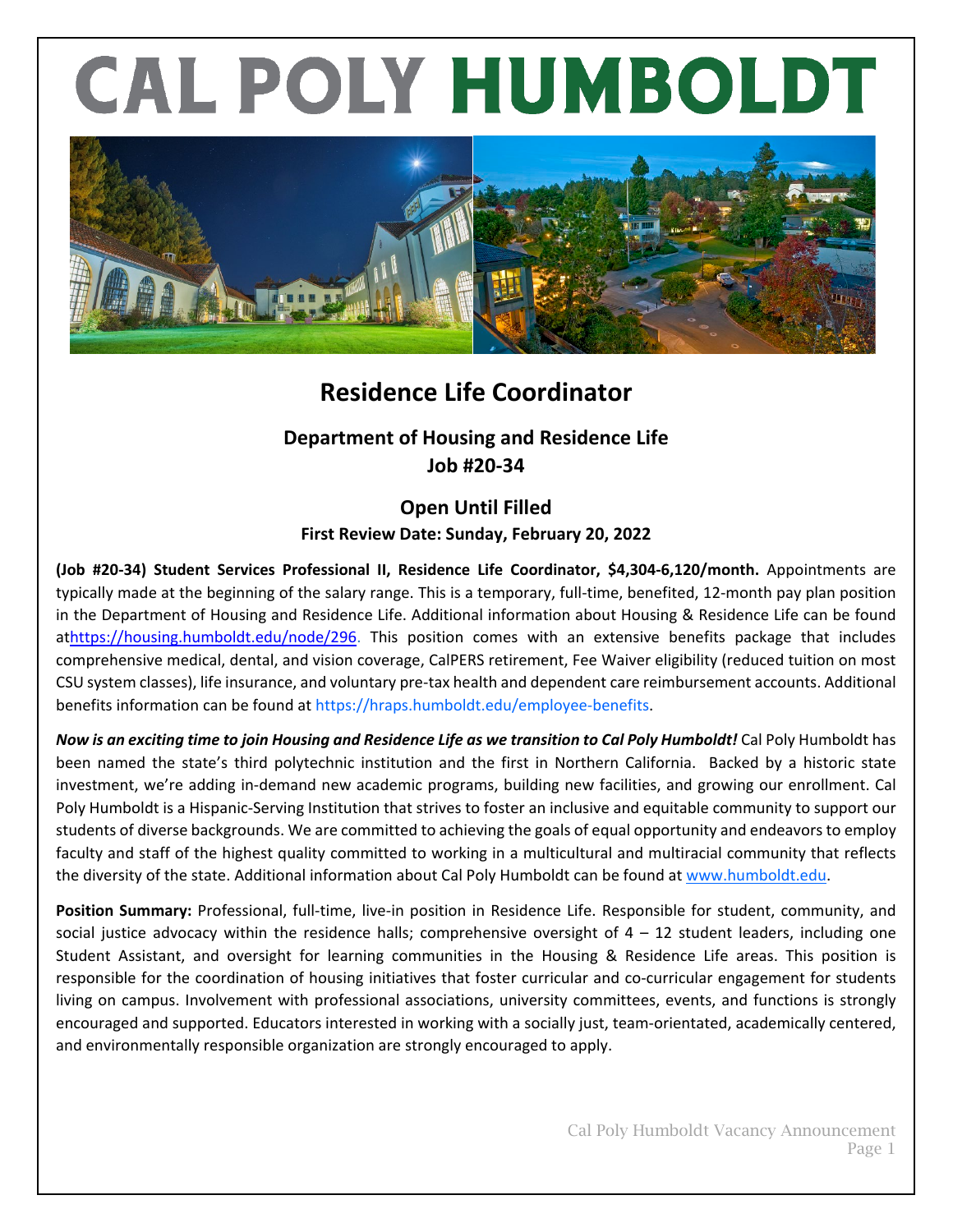**Key Responsibilities:** Under the supervision of the Senior Director for Housing & Residence Life with assistance from an Area Coordinator in the Department of Housing & Residence Life, the Residence Life Coordinator has the following duties and responsibilities:

- Living Learning Community (LLC) / Theme Housing Management Collaborate with relevant campus stakeholders to provide academic and interest-based Housing options. Review and approve resident applications for LLC's and work with Assignments Coordinator to place residents appropriately. Regularly assess need / effectiveness of LLC's and Theme communities
- Assessment Develop and implement an online survey through the Housing and Residence Life web page to focus on issues impacting the residence hall communities. Provide leadership and training for all Housing and Residence Life staff in strategic goal setting, development of measurable learning outcomes, and create a culture of assessment in Housing and Residence Life, provide support to evaluate the impact of academic initiatives in the residence halls.
- Community Action Conference (Conduct) Review information reports; hold community action conferences to determine responsibility in incidents; issue findings; develop and administer educational sanctions focused on student development; attend student conduct norming meetings.
- Professional Staff Team Member Attend weekly meetings with supervisor; promote and execute Residence Life mission statement: The intention of Residence Life is to focus on the education and holistic growth of the student by creating a safe, socially just, and environmentally responsible community; support the university mission; prepare and attend professional development programs; participate in departmental planning efforts; develop goals and objectives for each year; complete administrative paperwork; coordinate with Housing divisions; cultivate mutually supportive relationships with the campus community; serve as a positive role model and mentor for new members of the team.
- Advise Student Leadership Organizations Advise and encourage area council; meet with council executive members weekly; assist with Residence Hall Association initiatives and advise delegations or committees for regional and national conferences.
- Mentoring & Advising Residents Help facilitate student growth and development; provide necessary referrals to campus resources; mediate conflicts; promote the Community Respect Statement; foster a sense of community and health within the residence halls.
- Duty/Emergency Response Participate in system-wide evening, weekend, and holiday on-call duty rotation; follow National Incident Management System (NIMS) protocols; monitor and report Cleary Act violations; respond to emergencies and crises. The job requires moderate physical effort when responding to emergencies. Moderate physical effort includes quickly responding to the scene of fire alarms, walking up hills and stairs, and carrying duty supplies. These tasks may need to be done during power outages and/or elevator malfunctions.
- Other Duties as Assigned Participate in special projects or other assigned work.

#### **Knowledge, Skills, and Abilities Associated with this Position Include:**

Working knowledge of:

- Practices, procedures, and activities related to student services programs
- Current issues and trends in higher education
- Management techniques and personnel practices.

General knowledge of:

- Methods and problems of organizational and program management
- Research and interview techniques
- Principles of individual and group behavior
- The personal, social, and academic challenges encountered by college students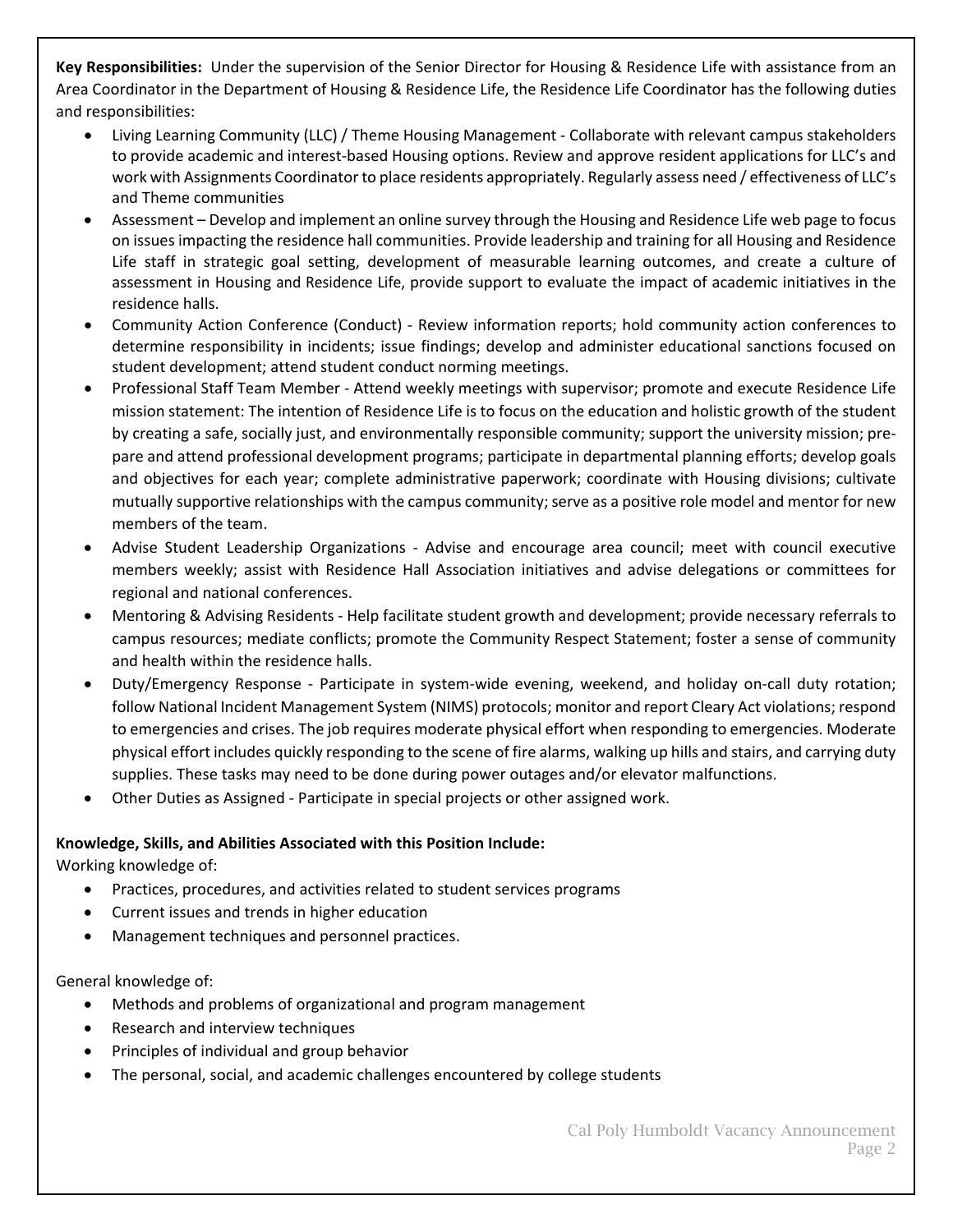- Student development, cultural identity development models, leadership development theories, and social justice action continuums
- Principles of community development

#### Skills:

- Solid administrative and organizational skills
- Effective interpersonal and intercultural communication skills
- Computer proficiency

#### Ability to:

- Interpret and apply program rules and regulations
- Use initiative and resourcefulness in planning work assignments and in implementing long-range program improvements
- Obtain factual and interpretative information through interviews; reason logically
- Collect, compile, analyze and evaluate data and make verbal or written presentations based on these data
- Advise students individually and in groups on routine matters where required
- Recognize multi-cultural, multi-sexed and multi-aged value systems and work accordingly
- Establish and maintain cooperative working relationships with faculty, CSU administrators, student organizations, private and public agencies and others in committee work, and student advising and community contacts
- Rapidly acquire a general knowledge of Cal Poly Humboldt's overall operation, functions and programs
- Make decisions and carry through actions having implications with regard to other program or service areas
- Set goals and priorities, make reasoned and balanced decisions in moderately complex situations, and meet deadlines
- Foster and maintain cooperative working relationships with diverse student, staff, faculty and community members

**Minimum Qualifications:** Education: Equivalent to graduation from a four-year college or university in one of the behavioral sciences, public or business administration or a job-related field. Additional specialized experience during which the applicant has acquired and successfully applied the knowledge and abilities listed below may be substituted for the required education on a year-for-year basis. Experience: Two years of professional experience in one of the student services program areas or in a related field; experience should give evidence of competence and indicate the potential for further growth. A master's degree in a job-related field may be substituted for one year of the professional experience.

#### **Preferred Qualifications:**

- Master's Degree in Student Affairs Administration, College Student Personnel, Higher Education, Counseling, Sociology, Social Work or other related field
- Experience working with on-campus housing and advising special interest groups (non-traditional, cultural, LGBTQQIA, etc.)
- Ability to speak Spanish

**Application Procedure:** To apply, qualified candidates must electronically submit the following materials via Interfolio (link below):

- Letter of Interest
- Resume or Curriculum Vitae
- Contact information for at least three professional references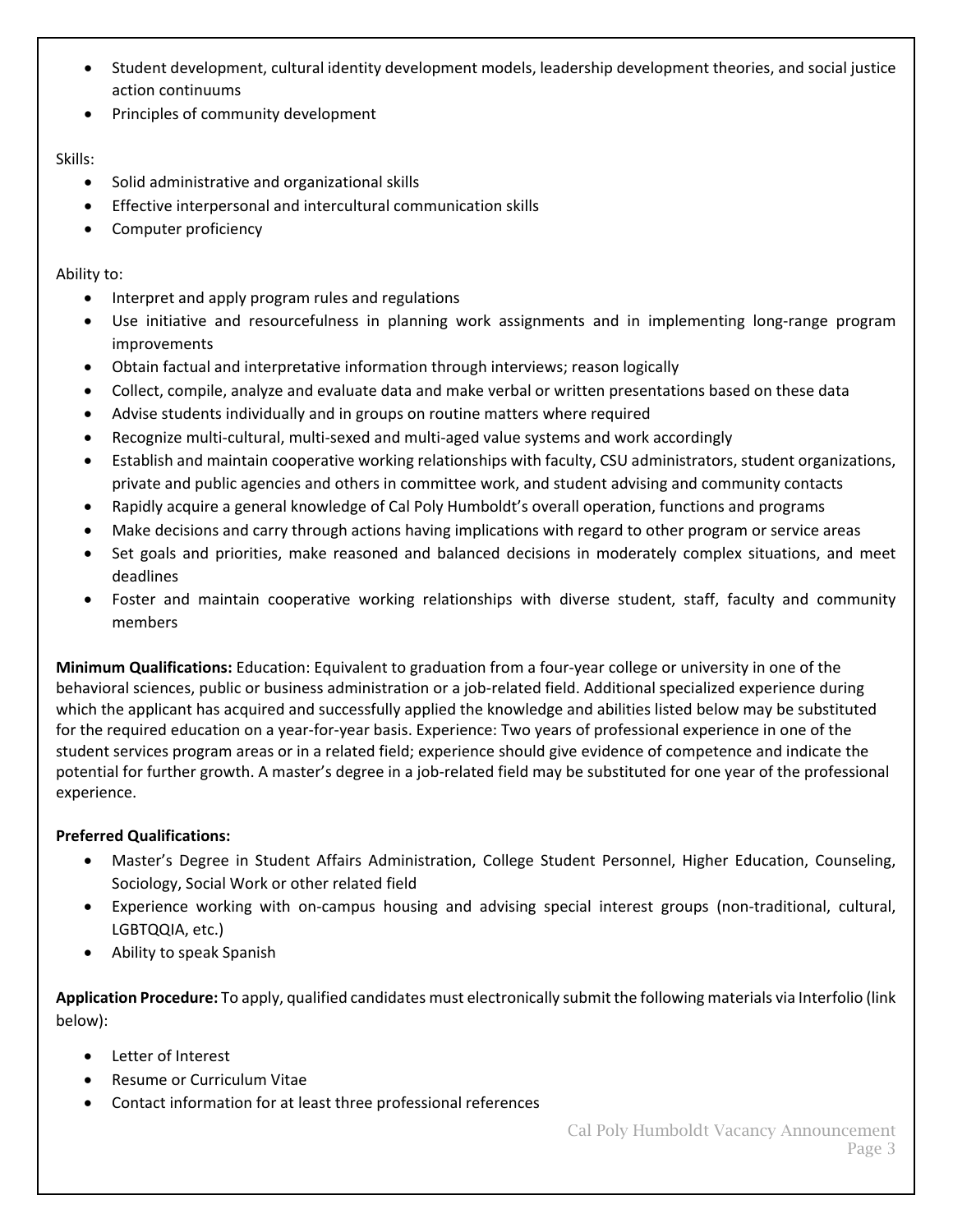• Cal Poly Humboldt Employment History Form (Cal Poly Humboldt Employment History Form: [https://forms.humboldt.edu/employment-history-form;](https://forms.humboldt.edu/employment-history-form) NOTE: Download the Cal Poly Humboldt Employment History Form and save it as a PDF file prior to filling it out. If the form is completed in an online browser, content WILL NOT be saved).

#### **CLICK HERE TO APPLY NOW:** *<http://apply.interfolio.com/102095>*

**Application Deadline:** This position will remain open until filled. The First Review Date is on Sunday, February 20, 2022.

Any inquiries about this recruitment can be directed to [careers@humboldt.edu](mailto:careers@humboldt.edu) or Cal Poly Humboldt's Human Resources Office at (707) 826-3626.

Cal Poly Humboldt sits on the traditional homelands of the Wiyot people in what is currently called Arcata, CA. The Wiyot people call the area Goudi'ni (over in the woods). Cal Poly Humboldt was the first campus in the California State University system to offer a stand-alone major in Native American Studies.

Cal Poly Humboldt is committed to enriching its educational environment and its culture through the diversity of its staff, faculty, and administration. Persons with interest and experience in helping organizations set and achieve goals relative to diversity and inclusion are especially encouraged to apply.

Cal Poly Humboldt is part of the 23-campus California State University system and one of only three polytechnic universities in the system. The University has a comprehensive arts and sciences curriculum, which is recognized nationally for its high academic quality. Founded in 1913, Cal Poly Humboldt is one of the premier public institutions in the Western United States; it is a rural and residential campus of approximately 7,000 students. The main campus is located in Arcata, California, in the northwestern part of the state along the coast, and situated among redwood trees in an area that offers unmatched scenic beauty, moderate climate, and opportunities for outdoor activities. The surrounding Humboldt County locale has a population of approximately 135,500. The community offers an excellent range of businesses, services, and cultural activities and performances. The local schools are ranked in the top performance percentiles, both nationally and in the state.